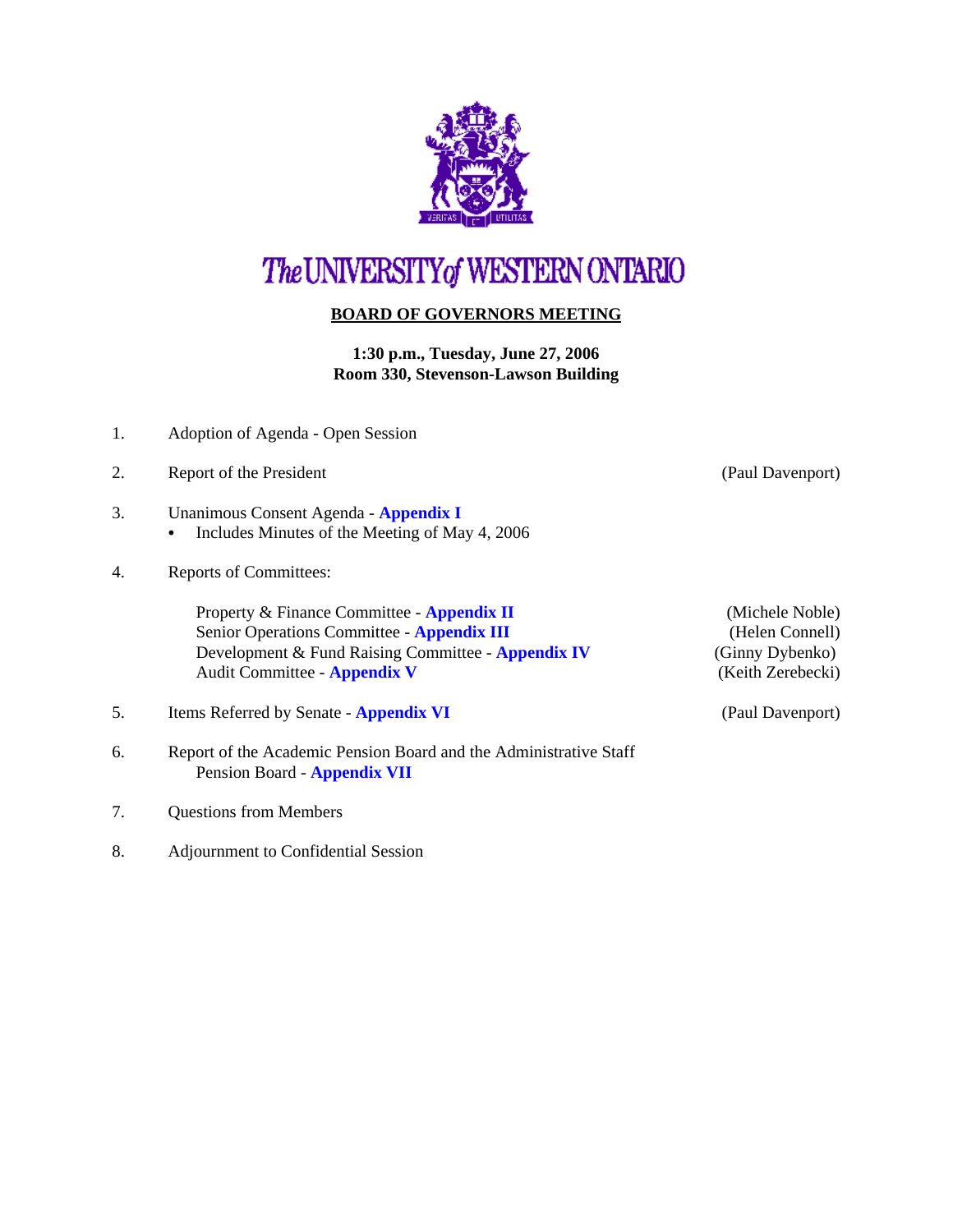## **SUMMARY OF AGENDA ITEMS - JUNE 27, 2006 - OPEN SESSION**

| <b>Adoption of the Agenda</b>                |                                                                                                                                           | <b>ACTION</b><br><b>INFO</b><br><b>ACTION</b> |
|----------------------------------------------|-------------------------------------------------------------------------------------------------------------------------------------------|-----------------------------------------------|
| <b>Report of the President</b>               |                                                                                                                                           |                                               |
| <b>Unanimous Consent Agenda - Appendix I</b> |                                                                                                                                           |                                               |
| Minutes of the Meeting of May 4, 2006        |                                                                                                                                           | <b>ACTION</b>                                 |
|                                              | <b>Report of the Property &amp; Finance Committee - Appendix II</b>                                                                       |                                               |
|                                              | Investment Payout Policy (MAPP 2.11) Amendment                                                                                            | <b>ACTION</b>                                 |
|                                              | Appointment of Investment Committee Members                                                                                               | <b>INFO</b>                                   |
|                                              | Hicks Morley January Term Faculty Fellowship in Labour and Employment<br>Law                                                              | <b>INFO</b>                                   |
|                                              | ING DIRECT Fellowship in Finance or Operations                                                                                            | <b>INFO</b>                                   |
|                                              | Preliminary Unaudited Financial Results (Operating and Ancillary Budgets)                                                                 | <b>INFO</b>                                   |
|                                              | Quarterly Ratio Report on Non-Endowed Funds                                                                                               | <b>INFO</b>                                   |
|                                              | <b>Investment Committee Report</b>                                                                                                        | <b>INFO</b>                                   |
|                                              | Scholarships/Awards/Bursaries/Prizes                                                                                                      | <b>INFO</b>                                   |
|                                              | <b>Report of the Senior Operations Committee - Appendix III</b>                                                                           |                                               |
|                                              | President's Priorities 2006-2007                                                                                                          | <b>APPROVAL</b>                               |
|                                              | Membership of the University Discipline Appeals Committee                                                                                 | <b>INFO</b>                                   |
|                                              | <b>UK Foundation Appointees</b>                                                                                                           | <b>INFO</b>                                   |
|                                              | Board of Directors, London Museum of Archaeology                                                                                          | <b>INFO</b>                                   |
|                                              | Thompson Recreation Athletic Centre Advisory Committee                                                                                    | <b>INFO</b>                                   |
|                                              | Board Election Schedule, Fall 2006                                                                                                        | <b>INFO</b>                                   |
|                                              | Report of the Development & Fund Raising Committee - Appendix IV                                                                          |                                               |
|                                              | Fund Raising Activity Summary to April 30 <sup>th</sup> (Preliminary Results 2005-2006)                                                   | <b>INFO</b>                                   |
|                                              | <b>Report of the Audit Committee - Appendix V</b>                                                                                         |                                               |
|                                              | <b>KPMG</b> Engagement Letter                                                                                                             | <b>INFO</b>                                   |
|                                              | Annual Report of the Department of Occupational Health & Safety                                                                           | <b>INFO</b>                                   |
|                                              | <b>Items Referred by the Senate - Appendix VI</b>                                                                                         |                                               |
|                                              | Reports of the Academic Colleague on the 280 <sup>th</sup> and 281 <sup>st</sup> Meeting of the<br><b>Council of Ontario Universities</b> | <b>INFO</b>                                   |
|                                              | Academic Appointments                                                                                                                     | <b>INFO</b>                                   |
|                                              | Annual Report on Promotion and Tenure Cases Considered under the Collective<br>Agreement                                                  | <b>INFO</b>                                   |
|                                              | Revised Funding Recommendations 2006-07 ADF Major Grant Competition                                                                       | <b>INFO</b>                                   |